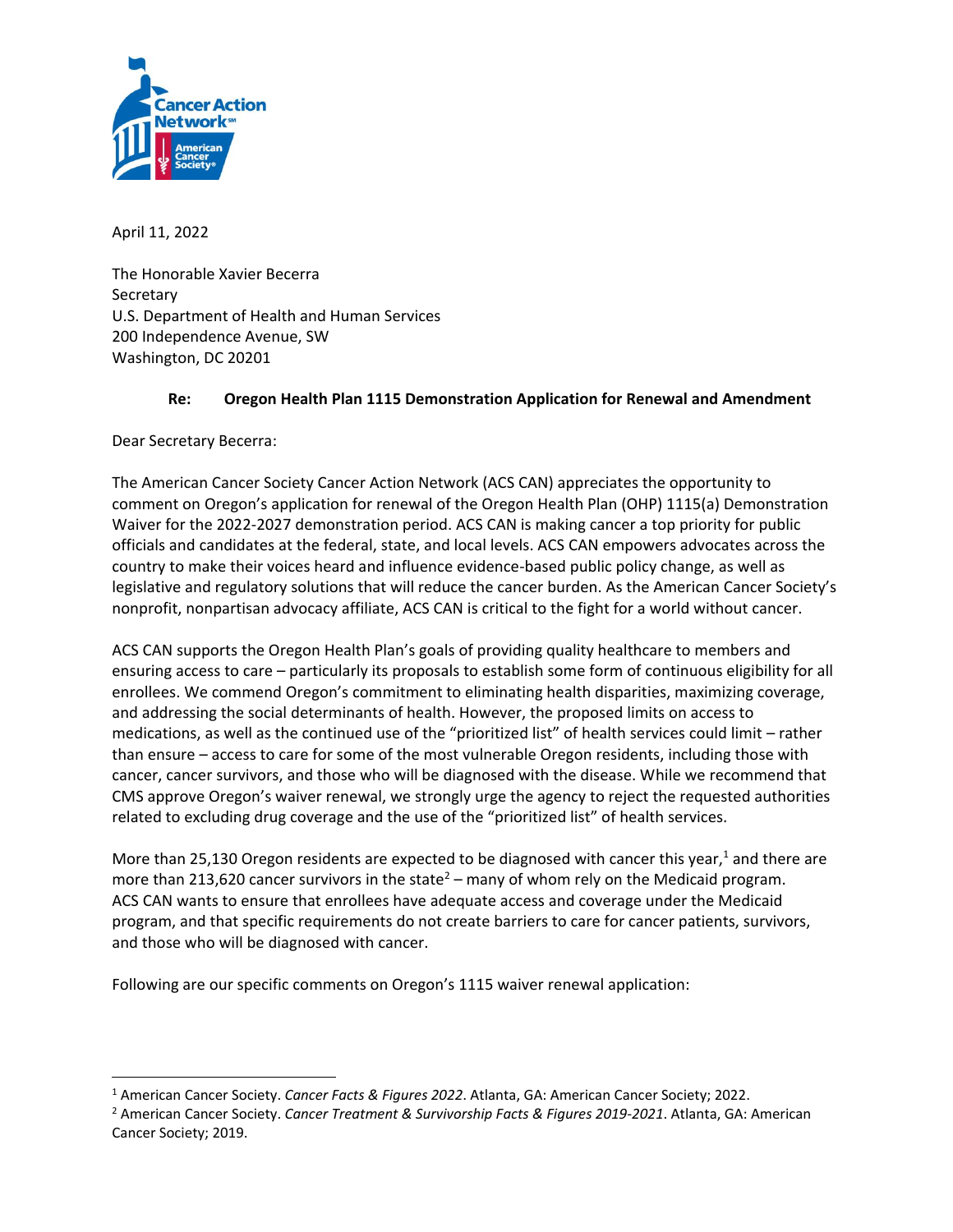*American Cancer Society Cancer Action Network Oregon Health Plan 1115 Demonstration Application for Renewal and Amendment April 11, 2022 Page 2*

## **Continuous Eligibility**

ACS CAN strongly supports Oregon's proposal to provide continuous coverage to children through age 6, and 2-year continuous coverage for all enrollees over the age of 6, including the expansion population. ACS CAN wants to ensure that cancer patients and survivors in Oregon will have coverage under the Medicaid program, and that program requirements do not create barriers to care for low-income cancer patients, survivors, and those who will be diagnosed with cancer. This large, proposed expansion of the use of continuous eligibility will reduce barriers and requirements for enrollees, allowing more patients to access essential health care, including cancer prevention and treatment.

Without continuous eligibility, individuals can lose coverage due to small – often temporary – fluctuations in income. They can also lose coverage when they are still eligible for it because they missed a letter in the mail requiring them to submit new paperwork to prove their eligibility. Losing access to health care coverage makes it difficult or impossible for those with cancer to continue treatment. For cancer patients who are mid-treatment, a loss of health care coverage could seriously jeopardize their chance of survival. Since loss of coverage can be devastating to cancer patients and their families, we applaud this proposal to prevent such coverage gaps, and we urge CMS to approve this expansion of continuous eligibility and are hopeful that Oregon will serve as an example to other states to implement a similar policy, particularly as all states prepare for the eventual end of the Public Health Emergency.

### **Proposals Regarding Access to Drugs**

ACS CAN applauds Oregon for removing its harmful proposal to implement a "commercial-style" closed formulary with at least one drug available per therapeutic class. There is no single oncology drug that is medically appropriate to treat all cancers. Cancer is not just one disease, but hundreds of diseases. Cancer tumors respond differently depending on the type of cancer, stage of diagnosis, and other factors. Using a closed formulary in a state Medicaid program would severely restrict a physician's ability to prescribe the medically appropriate treatment for an individual without going through a lengthy appeals process. Denying enrollees access to medically appropriate therapies can result in negative health outcomes, which can increase Medicaid costs in the form of higher physician and/or hospital services to address the negative health outcomes. Removing this proposal from the renewal application ensures that more individuals with medically complex and chronic illnesses have access to medically appropriate medication.

However, in its application to CMS for renewal, Oregon continues to request the authority to exclude certain drugs from coverage that have been approved through the accelerated approval pathway. The application states that the targeted drugs are ones "that have not been converted to full Food and Drug Administration (FDA) approval and for which the state has determined the drugs have limited or inadequate evidence of clinical efficacy."<sup>3</sup> The waiver application does not define what constitutes a drug with limited or inadequate efficacy. ACS CAN urges CMS to reject this requested authority in the waiver for several reasons:

• If implemented, the policy will likely limit access to the newest life-saving drugs for cancer patients.

<sup>3</sup> Oregon Health Plan 1115 Demonstration Waiver – Application for Renewal 2022-2027. February 18, 2022. [https://www.medicaid.gov/Medicaid-CHIP-Program-Information/By-Topics/Waivers/1115/downloads/or/or](https://www.medicaid.gov/Medicaid-CHIP-Program-Information/By-Topics/Waivers/1115/downloads/or/or-health-pln-extnsion-appl-2022-2027.pdf)[health-pln-extnsion-appl-2022-2027.pdf.](https://www.medicaid.gov/Medicaid-CHIP-Program-Information/By-Topics/Waivers/1115/downloads/or/or-health-pln-extnsion-appl-2022-2027.pdf) See pg. 42.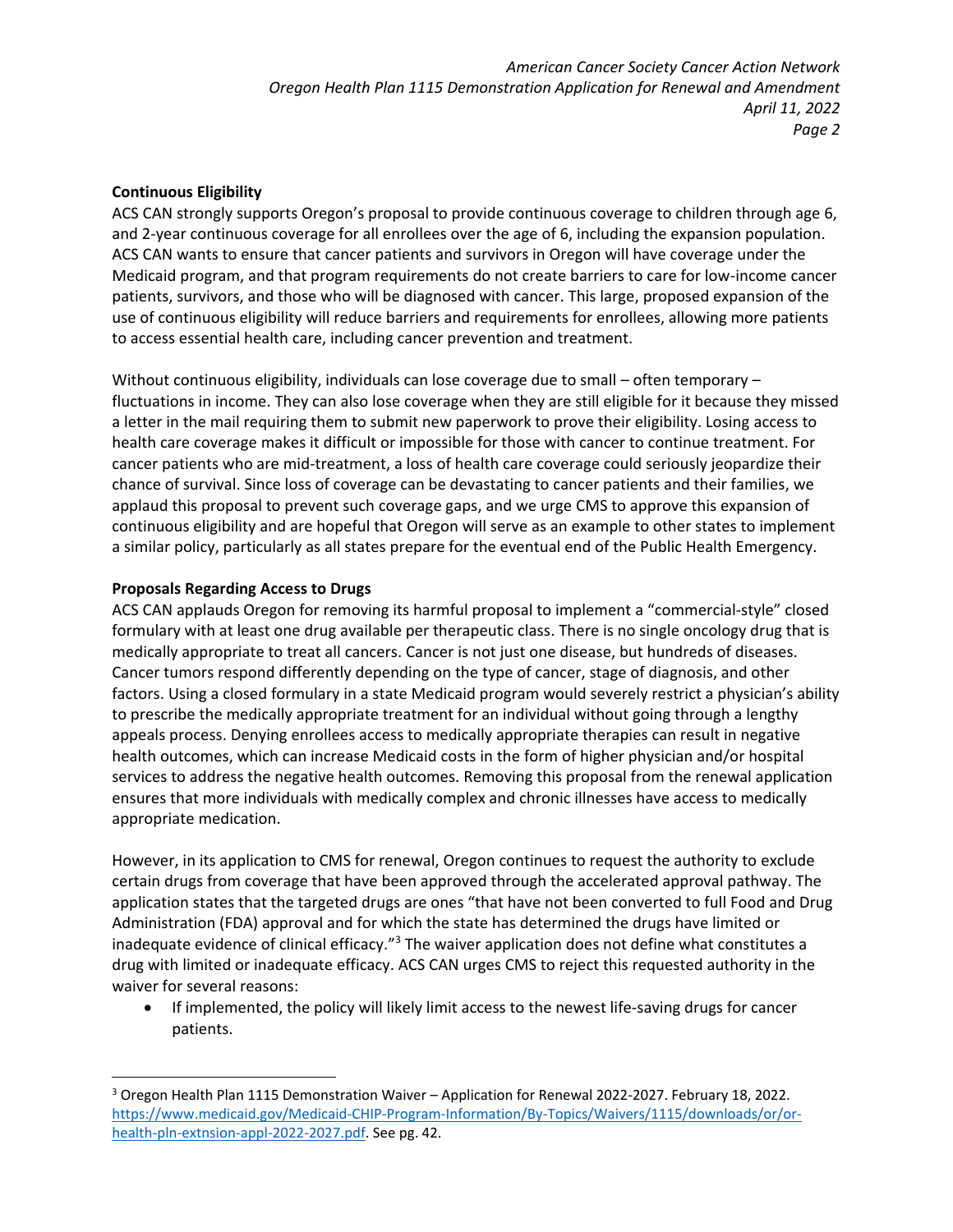- The requested authority and implied processes are duplicative of the FDA's, and inappropriate for a state Medicaid agency.
- The proposal does not include details on the patient protections the agency claims will be in place to maintain patient access to medically necessary drugs.

Drug therapies play an integral role in cancer treatment. Advances in research have improved our understanding of cancer at the molecular level, leading to the development of more precise detection and diagnostic tools and corresponding therapies that are able to more specifically attack cancer. Cancer patients and survivors rely on drug therapies to treat their disease and prevent recurrence. As more innovative therapies become available, it is imperative that ALL patients who are likely to benefit from these advances have access to them so that we can achieve the national goal of eliminating death and suffering from cancer and not inadvertently contribute to widening cancer disparities due to restrictive coverage policies.

The FDA's accelerated approval pathway was created to allow for a faster approval of drugs that are used to treat serious conditions and to fill an unmet treatment need. Drugs approved by the FDA under the accelerated approval pathway are approved based on a surrogate endpoint or an intermediate clinical endpoint that is reasonably likely to predict a drug's clinical benefit, such as increased survival or quality of life. Because it can often take years to measure primary outcomes like survival; surrogate, or intermediate endpoints can serve as a proxy for clinical benefit. Common surrogate endpoints used in cancer include reduced tumor size or decreasing biomarker levels. Additionally, drugs approved under the accelerated pathway must provide a meaningful advantage over available therapies.

This pathway has been particularly important in oncology care in that it allows cancer patients faster access to new therapies (in oncology a median of 3.4 years earlier than trials using traditional endpoints<sup>4</sup>), thus improving the likelihood of a successful therapeutic outcome for cancer patients. The majority of accelerated approvals are within oncology, and the majority of new oncology drugs approved in any recent year has been via the accelerated approval pathway, meaning this proposal would disproportionately impact cancer patients.

The use of surrogate outcomes is grounded in science, and approval through the accelerated pathway should not be viewed as substandard. As is the case with any drug, regardless of approval pathway, the more it is used, the more that is learned about its impact on patient outcomes. In the case of accelerated approval drugs, the FDA has the chance to revisit the approval based on additional data. If policymakers wish to change the process or rules around accelerated approval drugs, federal legislation is the appropriate venue to do so – particularly if the goal genuinely is to encourage manufacturers to meet their clinical trial timelines. Note that Congress currently has pending legislation that would

<sup>4</sup> Beaver JA, Howie LJ, Pelosof L, et al. A 25-Year Experience of US Food and Drug Administration Accelerated Approval of Malignant Hematology and Oncology Drugs and Biologics: A Review. JAMA Oncol. 2018;4(6):849–856. doi:10.1001/jamaoncol.2017.5618. Accessed online 10/1/2020.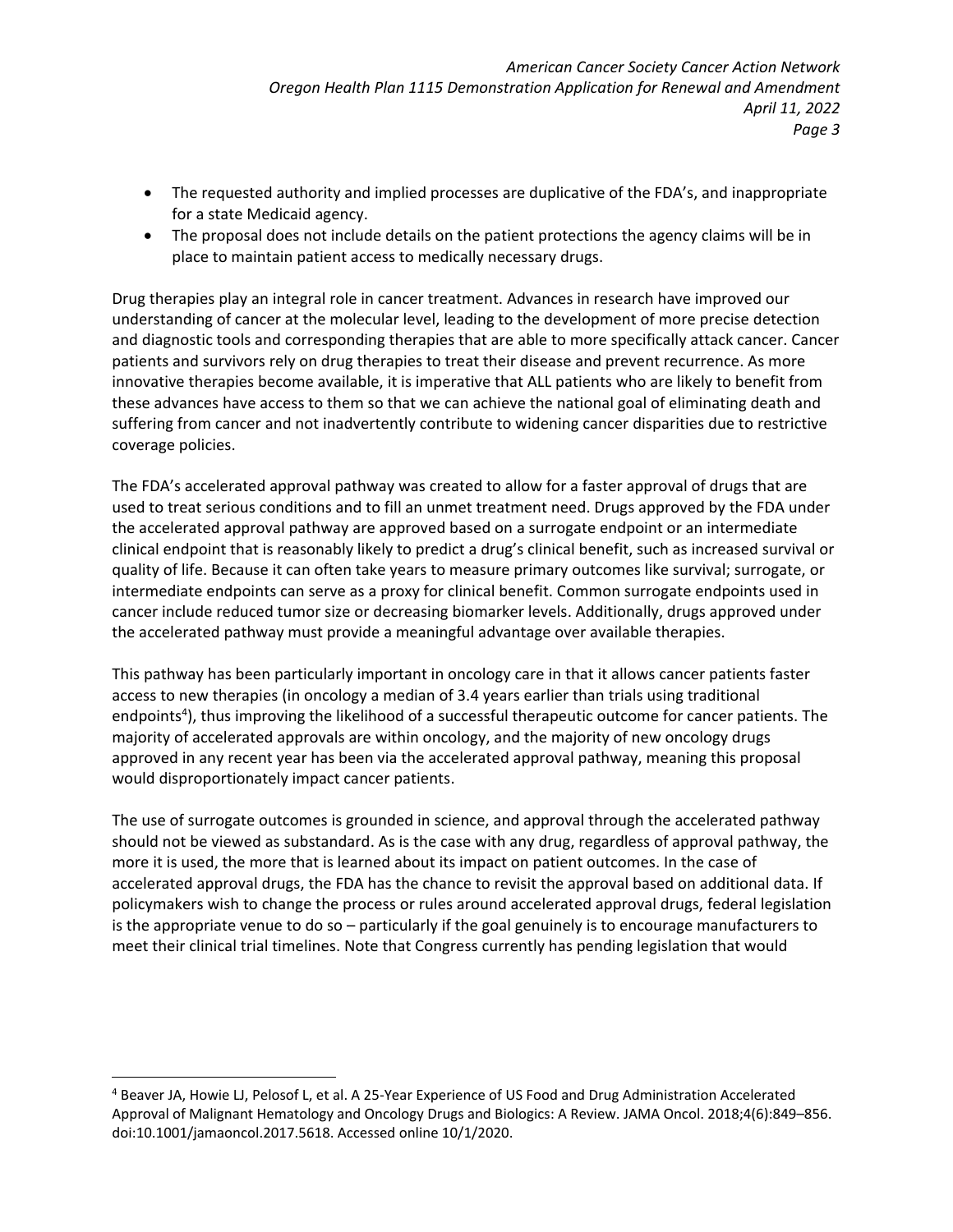institute changes in the accelerated approval program,<sup>5</sup> and recently the House Committee on Energy & Commerce held a hearing on this topic.<sup>6</sup>

The FDA is the world standard for drug approval. The agency employs physicians, statisticians, chemists, pharmacologists, and other scientists to ensure that drugs that are approved clinically demonstrate safety and effectiveness.<sup>7</sup> The agency also invests significant resources in research, development, and technology to aid in this evaluation and review process. The waiver seeks to allow the state to supplant the FDA's federal role in drug safety and effectiveness. CMS should not approve a waiver provision that duplicates existing responsibilities already conducted by the FDA and that would have a significant detrimental impact on cancer patients in Oregon.

Lastly, there is a troubling lack of details in the application on a provision that is so far-reaching, impacts many critically ill patients, and imparts novel authority to the Medicaid agency. In the application Oregon submitted to CMS, the agency provides only two paragraphs that allude to the details of how this new authority will be implemented:

*Oregon proposes to limit the coverage of drugs that have been approved through the accelerated pathway under narrow circumstances. Under this proposal, Oregon would utilize the timelines set out in the FDA approval letter and review confirmation of benefit data in peer reviewed literature or clinicaltrials.gov. Applying the FDA-developed guidance and timetables ensures a universal standard, with clinically [sic] feasibility and drug sponsor agreement… As part of our efforts, we will ensure continued pharmacy protections for members, so that Oregon's closer management of pharmacy costs does not negatively impact member access to the spectrum of safe and effective drugs to treat various conditions.<sup>8</sup>*

It is very unclear from this language how Oregon intends to implement their requested authority. Would the Medicaid program initially cover a new approved drug, but then remove it from coverage if the clinical trials are not completed on the original timeline? What will be the trigger for removing a drug from coverage? Will it automatically be removed once a deadline is missed? Are there acceptable reasons for the timeline to be delayed, and who decides what reasons are acceptable? Will the decision to remove a drug be made by a committee (and if so, who will be on this committee, and what interests do they have?)? What provisions will be in place for patients who are currently taking the drug slated for removal? Will patients and the general public have the opportunity to participate in these removal decisions? If a doctor determines a patient needs a drug that has been removed from coverage under

<sup>5</sup> H.R.6963 - Accelerated Approval Integrity Act of 2022, Text - H.R.6963 - 117th Congress (2021-2022): Accelerated Approval Integrity Act of 2022 and H.R.6996 - Accelerating Access for Patients Act of 2022 Text - H.R.6996 - 117th Congress (2021-2022): Accelerating Access for Patients Act of 2022

<sup>6</sup> Subcommittee on Health of the Committee on Energy and Commerce. The Future of Medicine: Legislation to Encourage Innovation and Improve Oversight. March 17, 2022[. https://energycommerce.house.gov/committee](https://energycommerce.house.gov/committee-activity/hearings/hearing-on-the-future-of-medicine-legislation-to-encourage-innovation)[activity/hearings/hearing-on-the-future-of-medicine-legislation-to-encourage-innovation](https://energycommerce.house.gov/committee-activity/hearings/hearing-on-the-future-of-medicine-legislation-to-encourage-innovation)

<sup>7</sup> Food and Drug Administration. *Drug Development and Approval Process*. Updated June 13, 2018. Accessed December 2019[. https://www.fda.gov/drugs/development-approval-process-drugs.](https://www.fda.gov/drugs/development-approval-process-drugs)

<sup>8</sup> Oregon Health Plan 1115 Demonstration Waiver – Application for Renewal 2022-2027. February 18, 2022. [https://www.medicaid.gov/Medicaid-CHIP-Program-Information/By-Topics/Waivers/1115/downloads/or/or](https://www.medicaid.gov/Medicaid-CHIP-Program-Information/By-Topics/Waivers/1115/downloads/or/or-health-pln-extnsion-appl-2022-2027.pdf)[health-pln-extnsion-appl-2022-2027.pdf.](https://www.medicaid.gov/Medicaid-CHIP-Program-Information/By-Topics/Waivers/1115/downloads/or/or-health-pln-extnsion-appl-2022-2027.pdf) See pg. 42.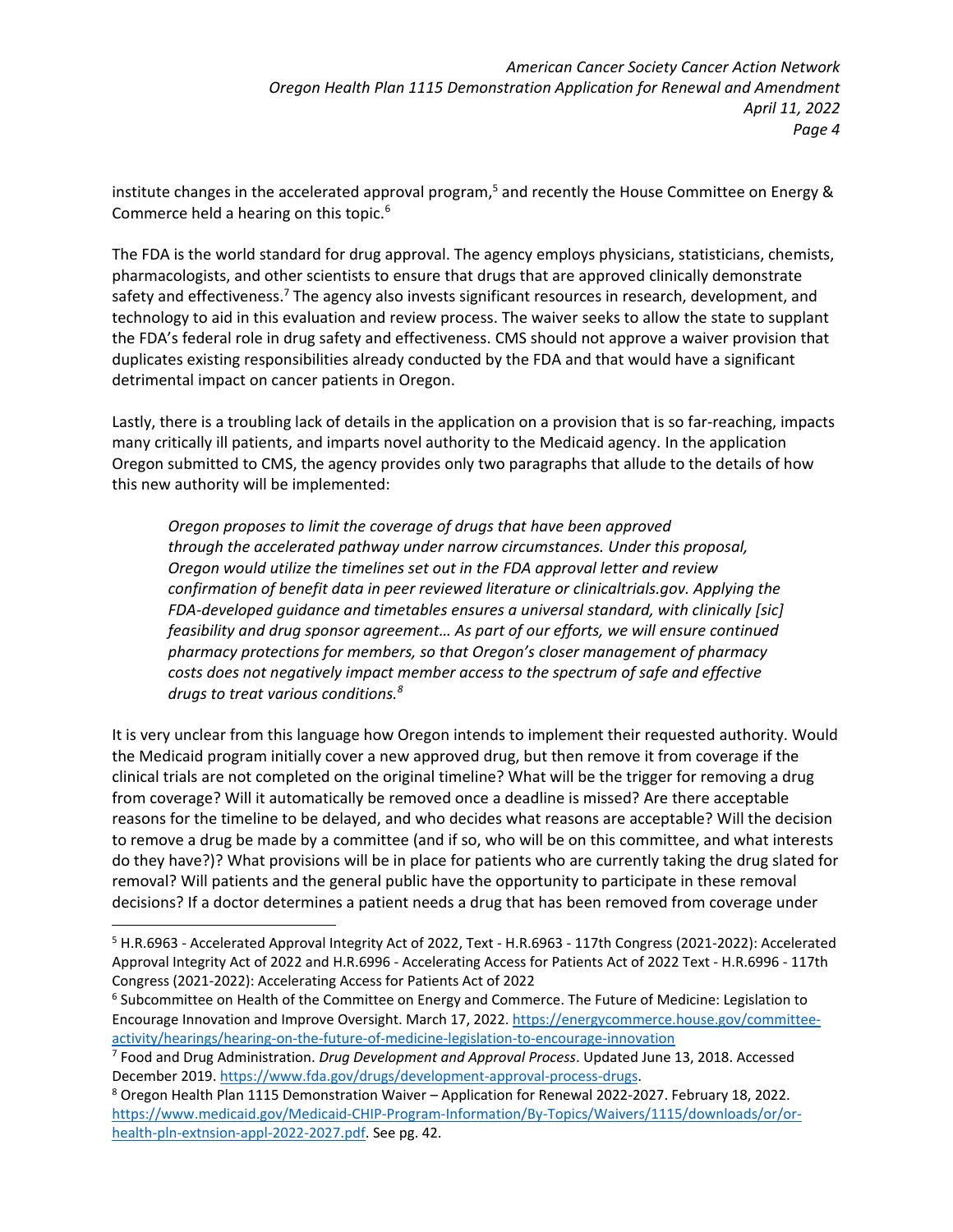this authority, will the doctor or patient have the opportunity to appeal to gain coverage? If so, are there defined timelines for this appeals process, and are they rapid enough for a cancer patient to gain coverage of a drug that is urgently needed to fight their cancer?

With all of these questions unanswered, and major concerns about how this policy could limit cancer patient access to the latest life-saving cancer drugs, ACS CAN strongly urges CMS to reject this element in the Oregon waiver application.

# **Removal of Request to Waive Retroactive Eligibility**

Previous versions of this demonstration and waiver application included a waiver of the Medicaid retroactive coverage requirements. In this application to CMS, Oregon has elected to remove this request, meaning the state will provide retroactive eligibility to Medicaid enrollees under normal Medicaid policy parameters.

We commend Oregon for removing this from their waiver application and proposing to re-instate retroactive eligibility. Many uninsured or underinsured individuals who are newly diagnosed with a chronic condition already do not receive recommended services and follow-up care because of cost.<sup>9,10</sup> In 2019, three in ten uninsured adults went without care because of cost.<sup>11</sup> Continuing to waive retroactive eligibility could mean even more people are unable to afford care and forgo necessary care due to cost.

Safety net hospitals and providers also rely on retroactive eligibility for reimbursement of provided services, allowing these facilities to keep the doors open. For example, the Emergency Medical Treatment and Labor Act (EMTALA) requires hospitals to stabilize and treat individuals in their emergency room, regardless of their insurance status or ability to pay.<sup>12</sup> Retroactive eligibility allows hospitals to be reimbursed if the individual treated is eligible for Medicaid coverage. Likewise, Federally Qualified Health Centers (FQHCs) offer services to all persons, regardless of that person's ability to pay or insurance status.<sup>13</sup> Community health centers also play a large role in ensuring low-income individuals receive cancer screenings, helping to save the state of Oregon from the high costs of later stage cancer diagnosis and treatment. For these reasons, we commend the state for no longer seeking to remove retroactive eligibility.

 $9$  Hadley J. Insurance coverage, medical care use, and short-term health changes following an unintentional injury or the onset of a chronic condition. *JAMA*. 2007; 297(10): 1073-84.

<sup>10</sup> Foutz J, Damico A, Squires E, Garfield R. The uninsured: A primer – Key facts about health insurance and the uninsured under the Affordable Care Act. *The Henry J Kaiser Family Foundation*. Published January 25, 2019. Accessed November 2019. https://www.kff.org/report-section/the-uninsured-a-primer-key-facts-about-healthinsurance-and-the-uninsured-under-the-affordable-care-act-how-does-lack-of-insurance-affect-access-to-healthcare/.

<sup>3.</sup> Tolbert J, Nov 06 ADP, 2020. Key Facts about the Uninsured Population. KFF. Published November 6, 2020. Accessed August 17, 2021.<https://www.kff.org/uninsured/issue-brief/key-facts-about-the-uninsured-population/> <sup>12</sup> Centers for Medicare & Medicaid Services. Emergency medical treatment & labor act (EMTALA). Updated March 2012. Accessed October 2019. https://www.cms.gov/regulations-and-guidance/legislation/emtala/.

<sup>&</sup>lt;sup>13</sup> National Association of Community Health Centers. America's Health Centers' Snapshot. Published August 2021. Accessed August 2021. [https://www.nachc.org/wp-content/uploads/2020/10/2021-Snapshot.pdf.](https://www.nachc.org/wp-content/uploads/2020/10/2021-Snapshot.pdf)